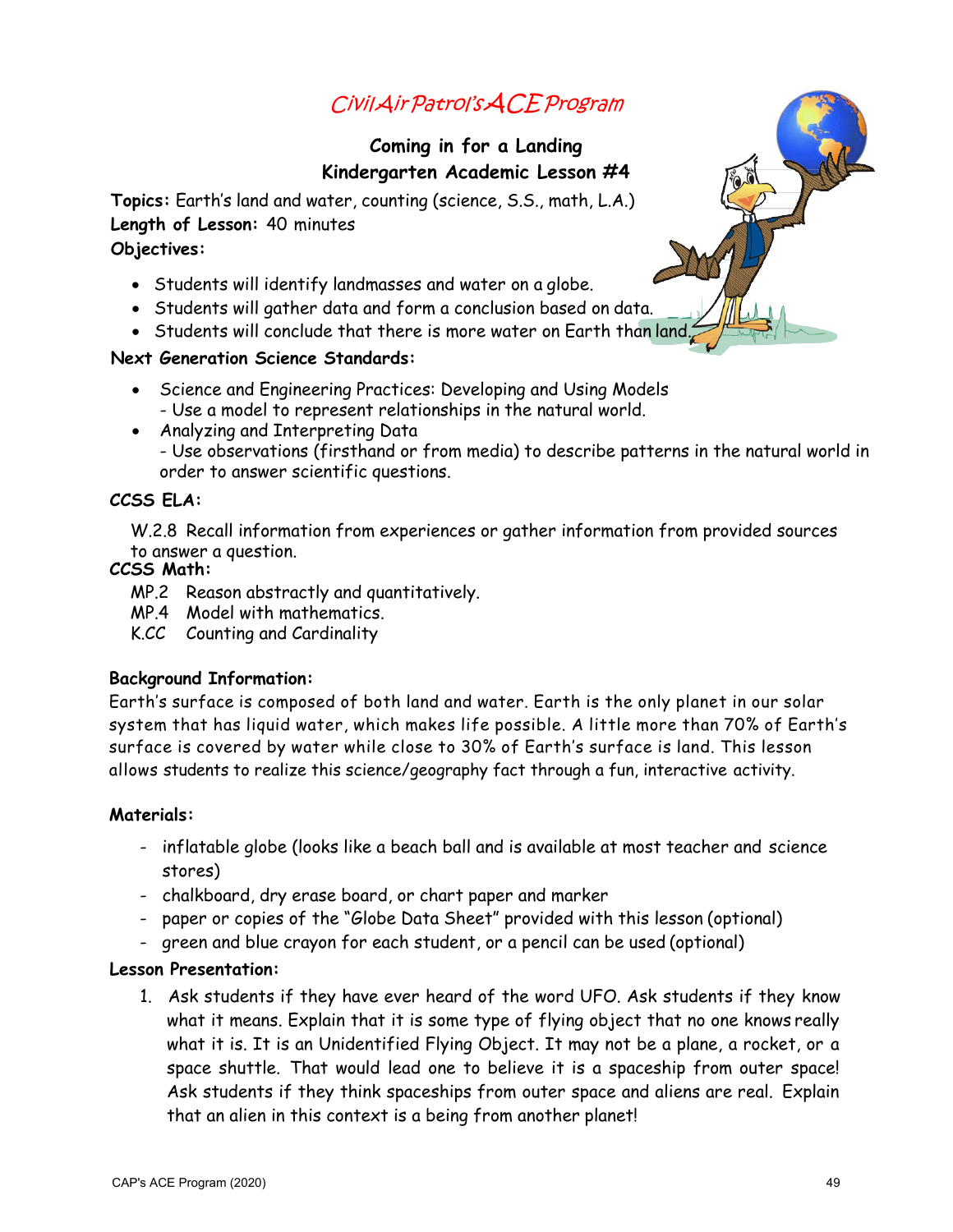- 2. Tell students that we will pretend that UFOs are real and that the Secret Spaceship Agency called to let the students know that there is a UFO out in space that is headed for Earth. Their satellites are viewing this UFO from space and it appears that the UFO has lost all its power and it is headed straight for Earth. So, the UFO could land anywhere on Earth. The agency wants to know if the kindergarten class thinks the UFO will land in water or on land when it finally gets to Earth.
- 3. Have the class vote on where they think the spaceship is most likely to land on planet Earth: on land or in water.
- 4. Tell students that while we may not know for sure, we can get more information to see where the UFO will probably land. Tell them that when we gather information, we are collecting data. Data means information. They will act like scientists today, as scientists do fun activities to gather data or information.
- 5. Hold up the inflatable globe. Ask students if they know what it is. While walking around the room showing the globe, explain that it is a globe. It shows every place on our planet, Earth. It shows where land and water are. Ask students how they can tell which part on the globe is land or water. Explain that the water is blue and the land is green.
- 6. Put a small sticker on the globe to show the state where the students live. Ask them to notice how much more of the world there is than just this one place where they live.
- 7. Explain how the class will gather data to answer their question regarding where the UFO will land. Tell them that the class will take turns tossing and catching the globe. When a person catches the globe, he or she needs to freeze their hands and look to see if their pointing finger is touching land or water. Ask each student to hold up their pointing finger on the hand with which they hold their pencil (index finger next to thumb). Show students an example by tossing the globe, catching it, and showing them what your index finger landed on. Practice this procedure with the class. (Teachers may want to place a sticker on the index finger to remind students which finger to watch.)
- 8. Once students seem to understand the globe concept, tell them that they will gather data and compare the number of times fingers land on land and in water. The location with the highest times of landing will be the best scientific guess about where the UFO will land.
- 9. Prepare to collect data as a class, making two columns on the chalkboard/ dry erase board for "Land" and "Water," making a tally mark (or writing "w" for water and "l" for land) for each landing site. If you want students to also document the results at their seats, distribute copies of the "Globe Data Sheet," or allow them to use their own paper to copy your information as you demonstrate and write it on the board. If students are documenting data using the "Globe Data Sheet" or their own paper, consider allowing them to use a green crayon and blue crayon to write the letters "w" and "l."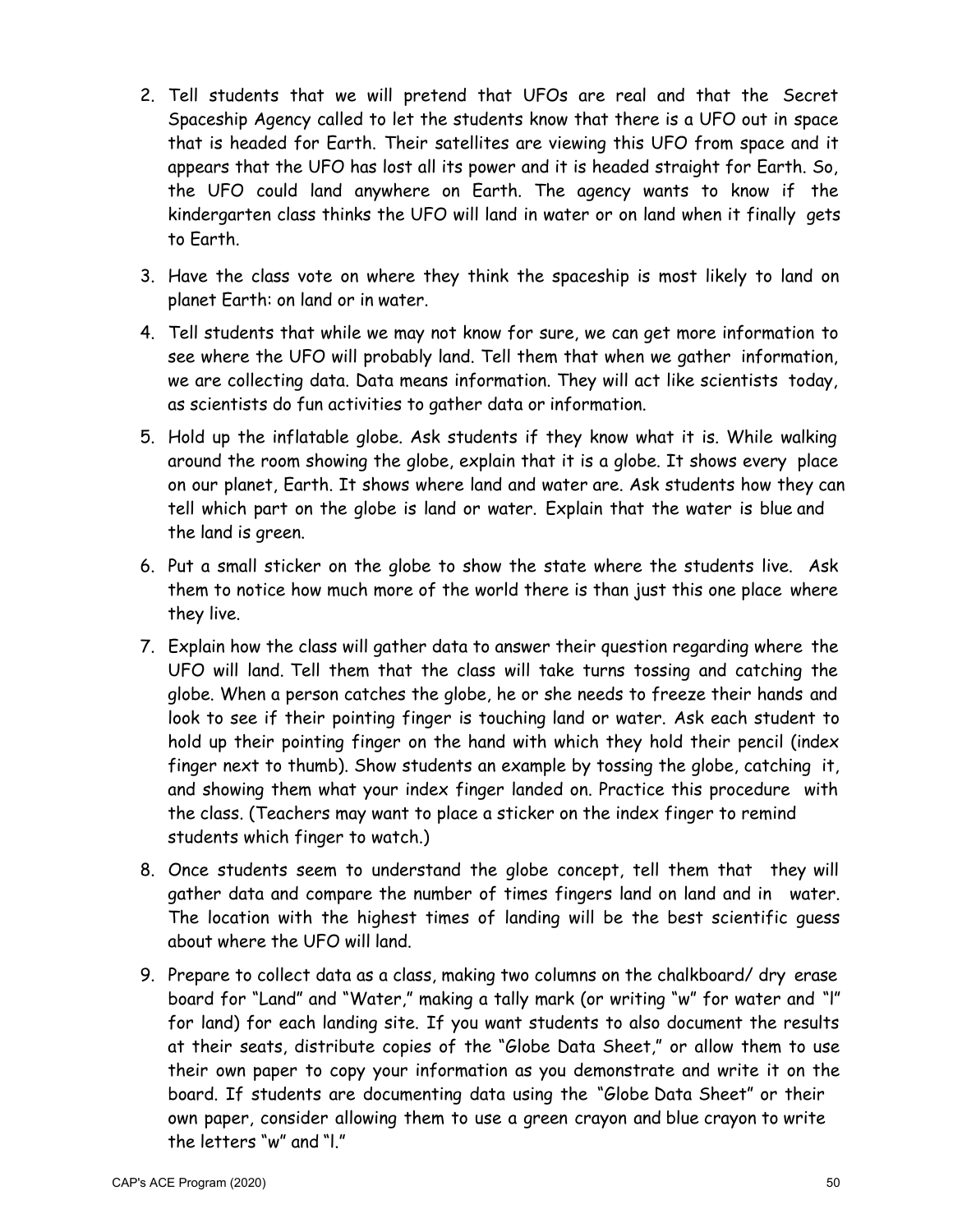- 10. Tell students that you will say, "3, 2, 1, toss" prior to each toss, and when the student who catches the ball identifies whether his/her finger is touching land or water, the teacher will write the data on the board. (If students are also documenting data, have everyone write the appropriate beginning letter for either land or water in the correct column on their data sheet.) Repeat the procedure about 10-20 times according to time available. You may choose to make sure that each student has an opportunity to catch the ball in order to contribute data.
- 11. Help students total their data. Ask the class how many total times a pointer finger landed on water. Tell them to count the number of Ws they see on the board (or that they wrote on their paper). Write the total number in the box at the top of the water column on the board (and on student data sheets if used). Ask students how many times a finger landed on land. Tell them to count the number of Ls they see on the board or wrote on their data sheet. Write the total number in the box at the top of the land column on the board (and on student data sheets if used).
- 12. Ask students to think about their data or information. Tell them that now that they have more information (in fact, they actually did an experiment like a scientist), they can make a scientific guess about whether the UFO will probably land on land or in water. (Data results should show that the UFO is more likely to land in water since there is more water than land on Earth.)
- 13. Ask students what you should tell the Secret Spaceship Agency when you call back to tell them where the class thinks the flying UFO will probably land. Ask students why it will probably land in water. (There is more water on Earth than land, so there is a greater chance the UFO will land in water.) Thank students for being good scientists and helping you collect data to answer the Secret Space Agency's question. Tell them the Secret Space Agency just learned that the UFO just got its engines working and is headed back to its home.

#### **Summarization:**

Ask students what they learned about the surface of Earth today. Explain that when Earth is viewed from space satellites, we can get a better idea about what Earth really looks like. The benefits of seeing Earth from space are that it can help us determine what the weather will be like and understand Earth better. Images from probes and rovers sent to other planets let us see what their surfaces look like and compare them with our own planet.

**Character Connection:** Learning to understand Earth better is just one of the things we need to learn about in life. We also need to learn about how we can be useful on the Earth as smart and good people who will protect our planet for the future.

#### **Drug Demand Reduction (DDR) Connection:** See page 9.

#### **Assessment:**

- teacher observation
- completed data sheets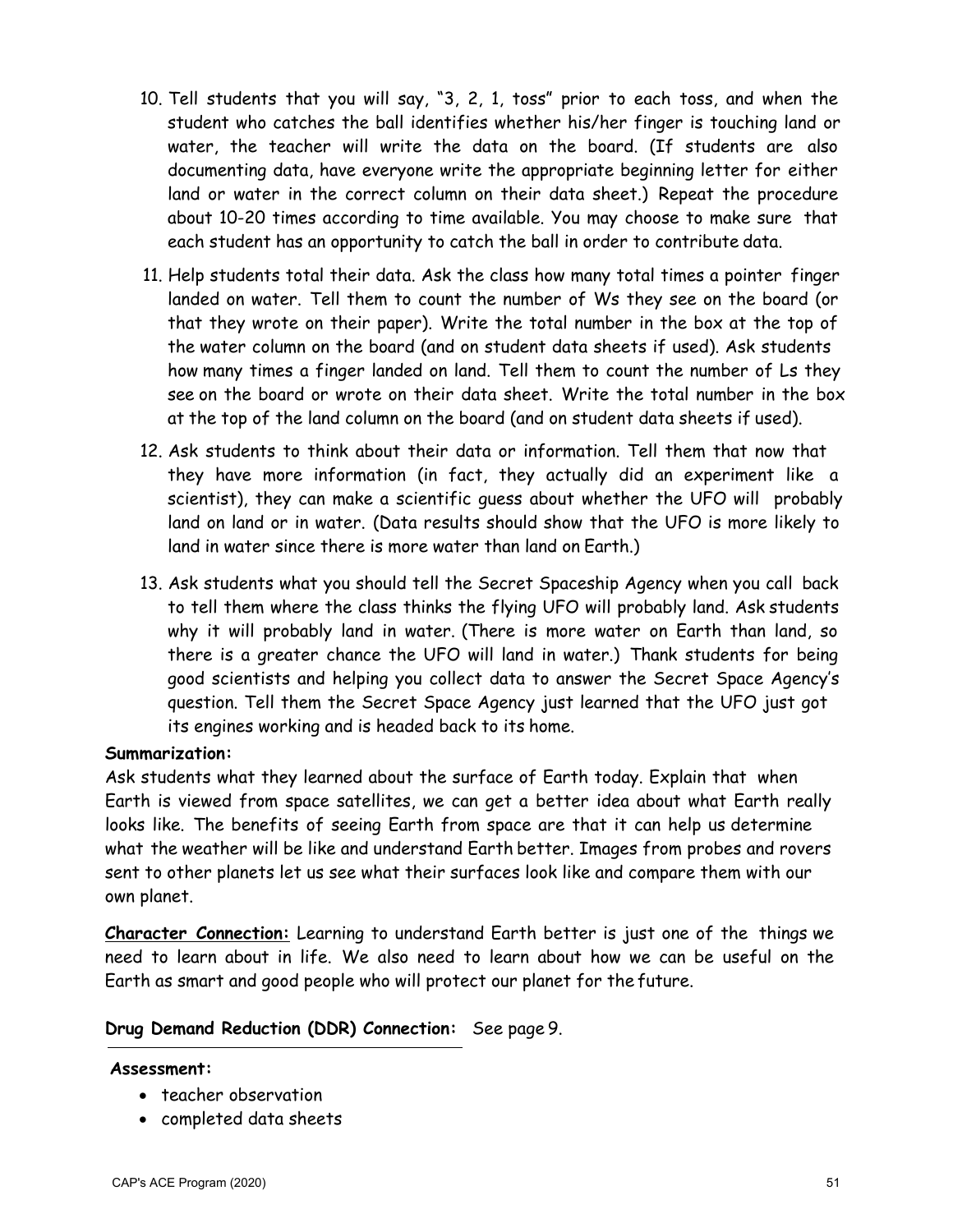#### **Additional activities to help enrich and extend the primary lesson (optional):**

- Have students color the "Globe Coloring Sheet" provided in this lesson plan.
- Allow students to draw and color a flying spaceship (UFO) and alien. To incorporate shapes in their drawing, tell students that they should use at least one square, one circle, and one triangle in their drawing.
- Bring a large map of a state or country to school and discuss with the students how a map and a globe are alike and different. Distribute a copy of the world map (included) to each student. Allow them to color the land in different colors (such as brown or green). After students finish coloring, give them some type of small sticker, such as a star, to place on the map to indicate where they live in this great big world.
- Tell the students that just like each of them are different, many people, places, and things are different in other parts of the world compared to where they live. Reading a book or showing a video about different countries may demonstrate this for the students.
- Read about the different kinds of maps that people use to find their location, everything from floor plans to world atlases.
- Have students cooperate to make a floor plan of the classroom, or of the playground.

**STEM Kit Connection:** Explain to students that weather also plays an important part in space exploration. Rockets and other spacecraft cannot take off or land in bad weather. Forecasters work hard to predict when a "window" of good weather will make a liftoff possible, and sometimes spacecraft have to come back to Earth in an alternate landing zone due to bad weather at the primary site. Use the readings from the Weather Station Kit to determine if your location is having weather that would make it a safe liftoff or landing zone.

#### **Associated Literature and Media:**

- *The Earth* by [Melvin and Gilda Berger](https://www.youtube.com/watch?v=pdHovS2g7e0) (video reading)
- [The Big Blue Marble](https://www.nasa.gov/audience/forstudents/k-4/stories/ames-big-blue-marble-storybook.html) ebook by NASA (Note you will need Flash Player installed to use interactive ebook.)
- Me on the Map [by Joan Sweeney](https://www.youtube.com/watch?v=21keh7LS8K8) (video reading)
- ["How much water](https://spaceplace.nasa.gov/water/en/) is on Earth?" is a NASA SpacePlace video.
- NASA's solar system [exploration](https://solarsystem.nasa.gov/planets/overview/) page has wonderful images of the planets.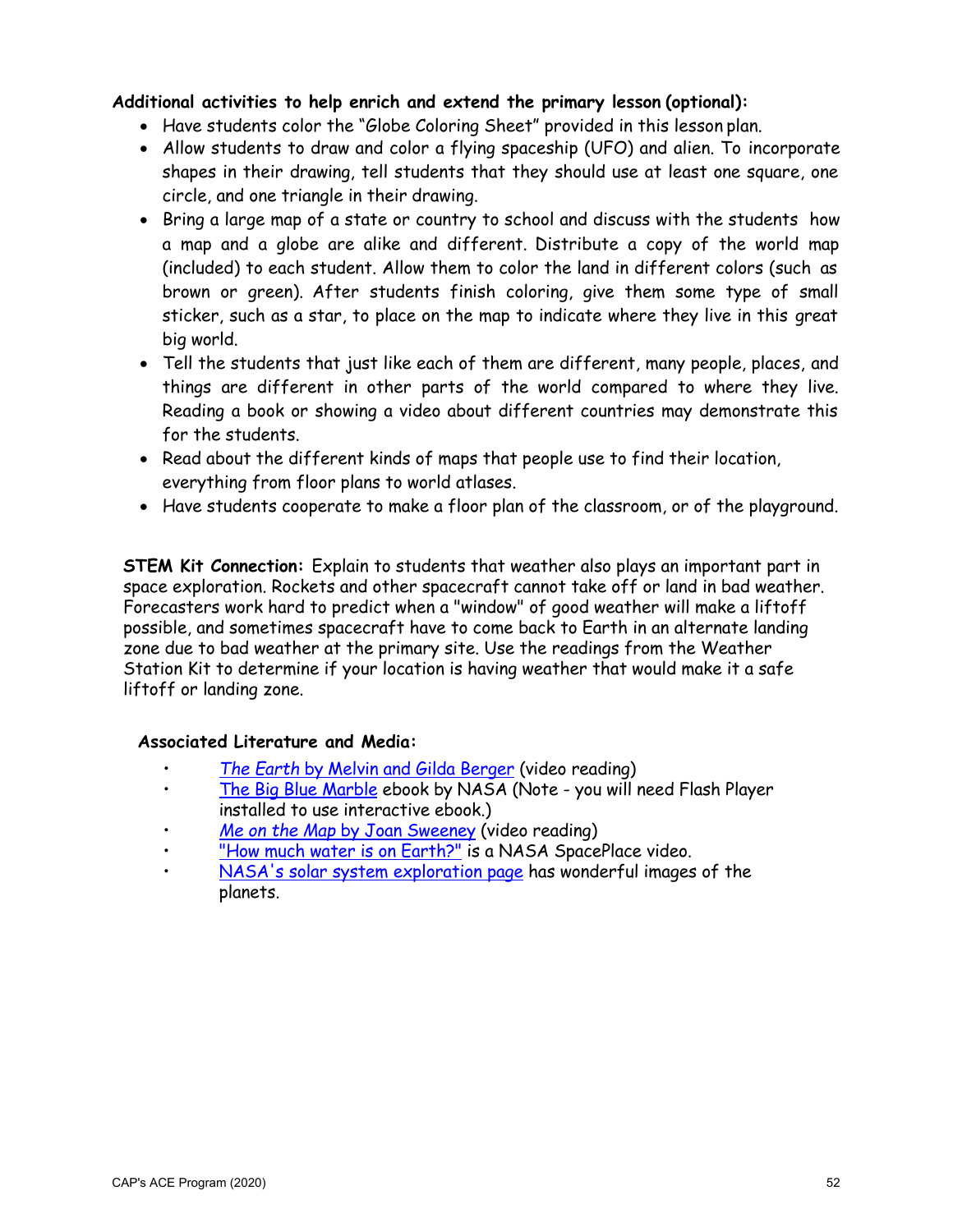

## **GLOBE DATA SHEET**

NAME
<sub>\_\_\_\_\_\_\_\_\_\_\_\_\_\_\_\_</sub>

Trace or write a blue "w" in the water column each time someone's pointing finger (index finger next to thumb) lands on water on the globe. Trace or write a green "l" in the land column each time someone's pointing finger lands on land on the globe.

| .<br>water<br>J. | total times landed on water | İ<br>land          |
|------------------|-----------------------------|--------------------|
| <u> 111</u>      | ,,,,<br>للمساد              | ٠<br>İ             |
| 豐                | ,,,,                        | ı<br>$\frac{1}{2}$ |
| .<br>ᅭ           | ட                           | L                  |
|                  |                             | ı<br>ı             |
| $\frac{1}{2}$    | 557<br>للقائب               | $\frac{1}{2}$      |
| tra<br>للعابث    | $\mathbb{Z}^2$              | $\frac{1}{2}$      |



CAP's ACE Program (2020) 53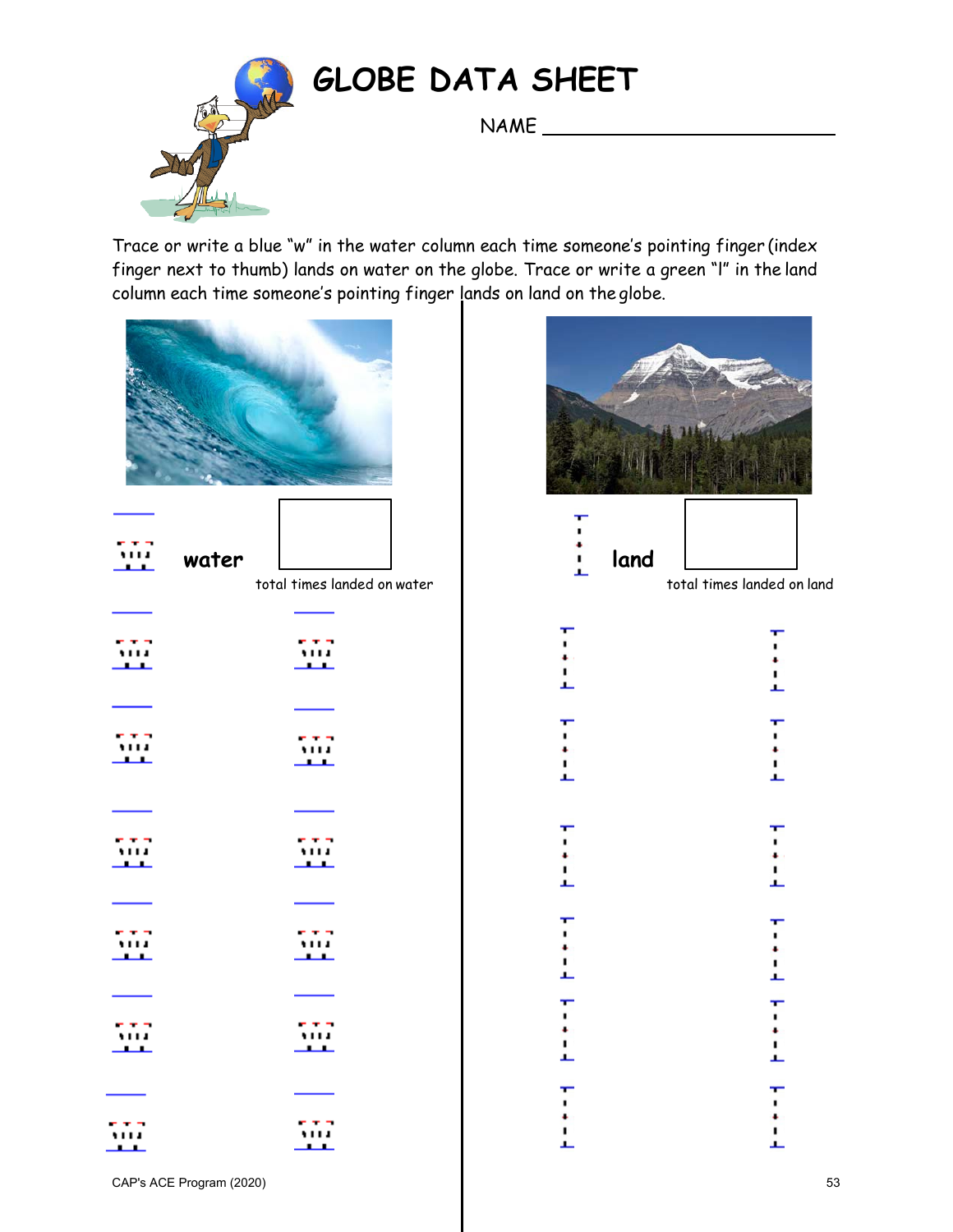

# **Globe Coloring Sheet**

NAME

Color the land **green**. Color the ocean water **blue**.